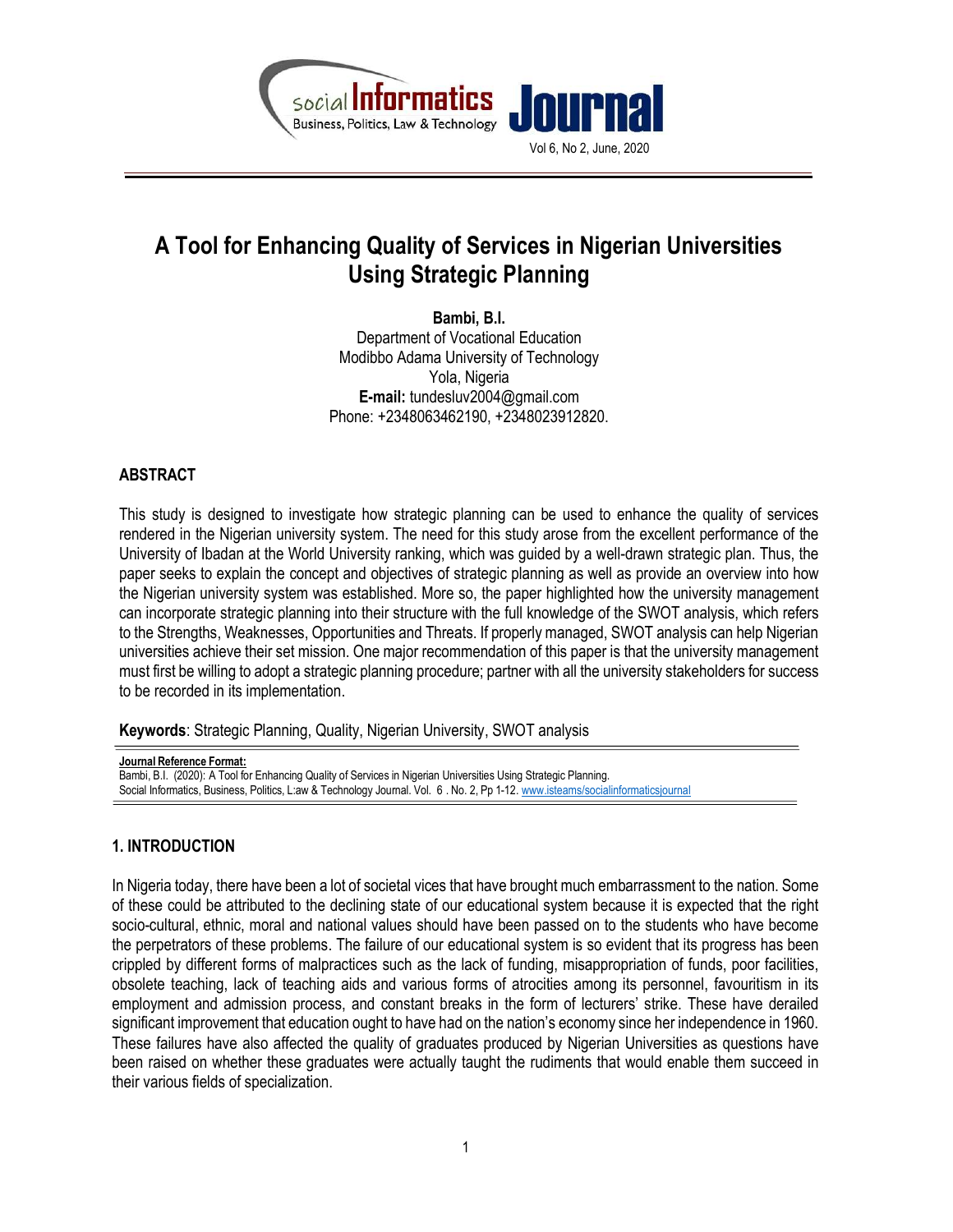

Vol 6, No 2, June, 2020

There have also been scenarios where engineering, science and technology graduates that were trained in Nigerian Universities were unable to operate simple machines, while some could not even identify the type or functions of these machines or equipment placed before them. As a result of these lapses, some well-known and rich Nigerians, especially public office holders have decided to send their child/children abroad for further studies leaving the middle and low income Nigerians to struggle with the educational system they have left in disarray. In addition to these problems, no Nigeria University was ever ranked among the best universities in the world since the ranking began in 2011.

Only until recently, when Cletus Ukpong (2015) in his column for the Premium Times reported on the 2nd of October that the University of Ibadan (the first university in Nigeria) was the only Nigerian University that was ranked among the world's top 800 universities in the world by the Times Higher Education World University Rankings for  $2015/2016$ , which was released on the  $30<sup>th</sup>$  of September 2015. These rankings were judged on the basis of the quality of teaching, research, citation, knowledge transfer and international outlook. Also in relation to this, the University of Ibadan which is the best in Nigeria during that period was down to  $8<sup>th</sup>$  in Africa beneath South Africa Universities, which had about five different universities in the same ranking reported by Ukpong (2015).

The achievement of the University of Ibadan in the world ranking can be traced to the efforts of the University council and administration put in developing a strategic plan to overcome the numerous socio-political and economy problems in Nigeria and the effects of the Globalization of world economy; in which only countries that has a large industrial base can successfully prevail over the challenges that lay ahead. As the Vice Chancellor, Prof O. A. Bamiro puts it in his note;

"The Premier University thus embarks on its own to help build local economies by working to support and also to create locally owned enterprises that can help to sustain harvest and produce jobs and the goods and services that people need (p. iii)".

Technological innovation and development are also part of the ways in which the University contributes towards improving the services they render to the general populace. The success recorded so far by the University of Ibadan can thus be traced to effective strategic planning which has been put in place for over a decade ago. According to Professor Uvah, a former Director of Academic Planning and Research unit of the National Universities Commission (NUC), in his preface speech in the Manual on Strategic Planning, he pointed out that the Nigerian University System was first affected by the declining economic fortunes of the nation in the 1970s to the 1980s and a reduction in government's funding of the system that led to the inability of the universities to attract and retain staff, acquire and maintain facilities and equipment as well as maintain stability in their academic calendars.

These problems led to the various clamours from stakeholders in education for the NUC to identity ways of reversing the declining fortunes of the system. This has consequently resulted in the identification of Strategic Planning measures, as a means of improving the management of human and material resources available to Nigerian Universities for the maximum attainment of their institutional goals.

The National University Commission, which is the body in charge of all Universities in Nigeria, was established in 1962 as an advisory agency in the Cabinet office; and subsequently made a statutory body in 1974 to focus on developing and managing the University education in Nigeria. It is charged with the responsibility of granting academic programme approval, establishing degree programmes, ensuring the quality of programmes offered by the universities, and channelling external support to Universities in Nigeria.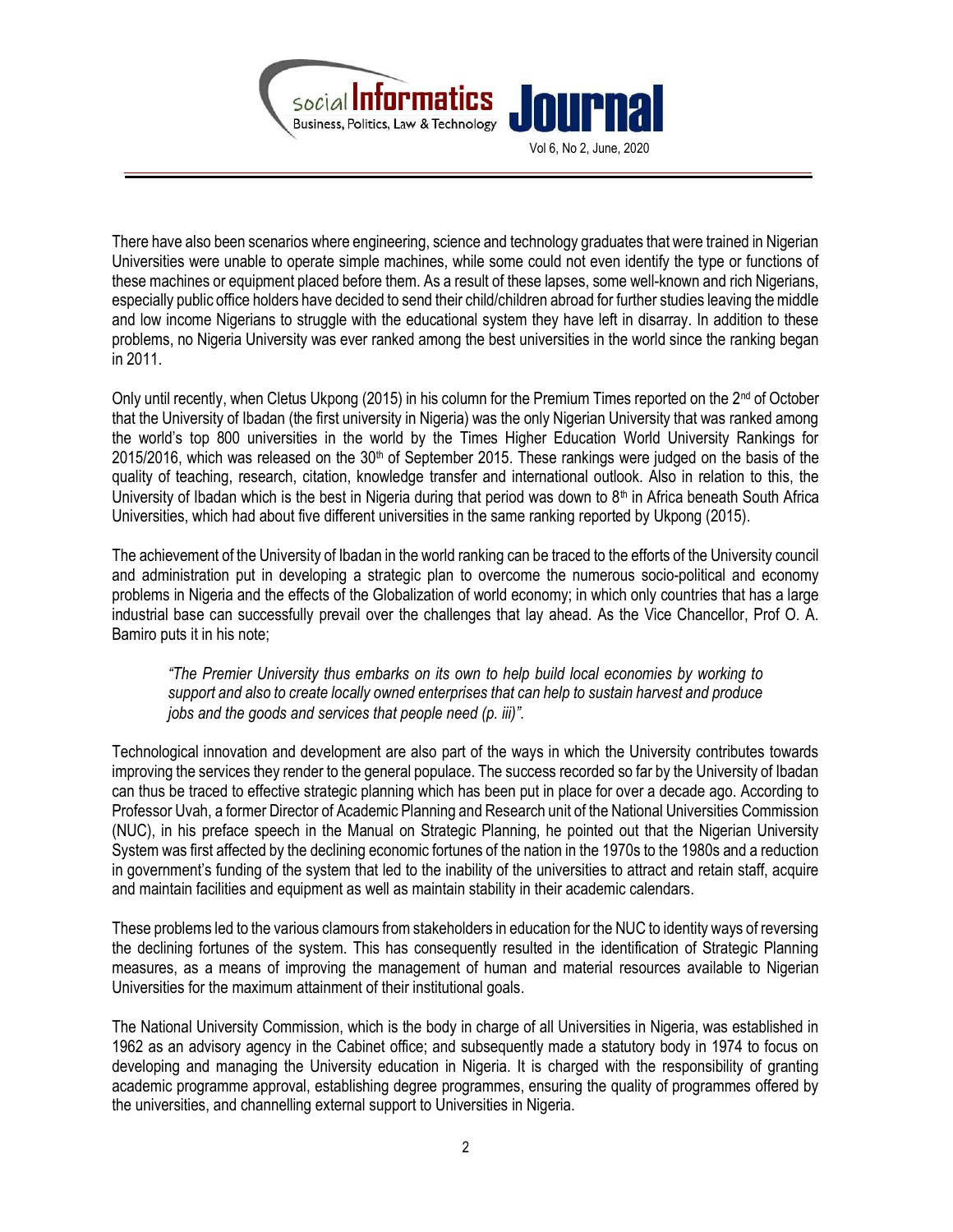

The commission currently has fourteen (14) different departments, in which the Department of Academic Planning and Resource, that has the responsibility of establishing strategic planning guidelines for all the universities in Nigeria is inclusive and headed by a Director. Other significant roles that the Academic Planning department of any university performs are quality assurance and strategic planning.

Quality Assurance on its own is centred on promoting the quality of teaching, learning and research in the university through periodic evaluation of academic activities within the university. Strategic planning on the other hand, involves coordinating all the activities of the universities to ensure that every aspect of the university community is represented in the decision making process. Strategic planning is thus drafted into a document that is used to represent the aspirations of the University community.

In relation to this, the National Universities Commission (NUC) always checkmates the affairs of the universities through its accreditation process to ensure that the quality of services rendered at these universities meet up with its required academic standards. During the accreditation exercise, the NUC always checks for the academic content, relevance and quality of academic staff, the ratio of academic staff to non-academic staff, the student per teacher ratio, adequacy and the currency of the school's library and laboratory resources where necessary, including the health facilities and the staff mix to the set minimal standards. Thus, this study seeks to elucidate on how Universities in Nigeria can adopt a solid strategic plan process to help them meet the demands of the 21<sup>st</sup> century and position them among the world leading elite universities in the world.

## 2. CONCEPT OF STRATEGIC PLANNING

According to the Manual on Strategic Planning (2006) published by the National Universities Commission (NUC), strategic planning is defined as a process of setting measurable medium to long-term goals for an organization, and designing strategies based on its internal strengths and weaknesses, and the opportunities and threats in its environment to achieve the goals. Abdulkareem, Akinnubi and Oyeniran (2008) also opined that strategic planning is a process through which an examination of the external and internal factors of an organization results in a set of mission, purpose, objectives, policies, plans and programmes for implementation and strategies to achieve them. Billingham (2016) also explained it as the process of setting goals, deciding on actions to achieving those goals and mobilizing the resources needed to take those actions. This implies that strategic planning is a way by which a university predicts and plans its future by maximizing its potentials and minimizing the inadequacies that may be from within the institution or from its community.

Snyder in Babandi (2019) defined strategic planning as those activities which are concerned specifically with determining in advance what actions and human and physical resources are required to reach a goal. These activities include identifying alternatives, analyzing the alternatives, and selecting the best option. Mohd, Muhammad, Akhmad and Roskifzan (2019) averred that strategic planning at school is not an accident, but can also be viewed as an effort or process towards achieving educational goals. From all the definitions above, it could be deduced that strategic planning involves the process of designing a plan that has a timeline on the kinds of goals that an organization, whether an educational institution or a business, wants to achieve within the set time frame. The ways by which the objectives and goals will be achieved through the available resources are therefore stated clearly in the strategic plan.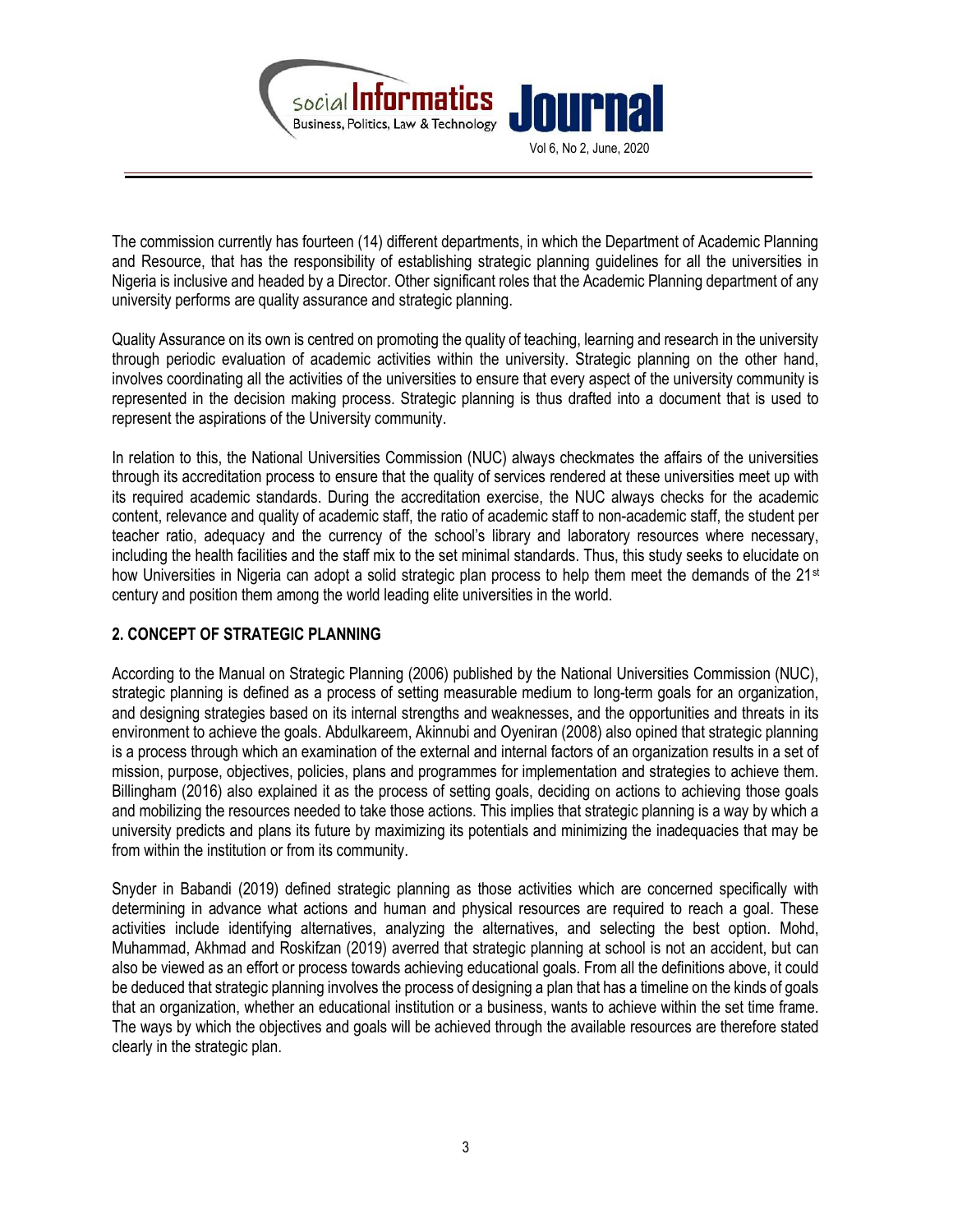

#### 2.1 Objectives of Strategic Planning

As the manual on Strategic planning by NUC (2006) puts it, the objectives of strategic planning include the following;

- i. to build a sustainable long term future within a continuously changing environment;
- ii. to achieve a balance between the institution and its turbulent environment and ensure peace and harmony in the system;
- iii. to help the institution absorb pressure, attract funds from allied sources, demonstrate competence, reduce unpredictability and remain in business even in the face of uncertainties;
- iv. to identify priorities, set out objectives at various levels and ensure best and prudent management of limited resources;
- v. to make innovations and achieve organizational change through awareness and opportunities for participation

## 2.2 Benefits of Strategic Planning

Organizations that engage in corporate planning are generally believed to grow and make more profits than those without it. To this end, the benefits of strategic planning on organization performance cannot be overemphasized. Maleka (2014); Olanipon, Olumuyiwa and Akinola (2018) and Babandi (2019) described the following as benefits of strategic planning to any organisation;

- a) It helps to define an organisation's vision, mission and future goals.
- b) It helps to identify the suitable strategies to achieve the goals.
- c) It helps to strengthen the firm's performance.
- d) It helps to improve awareness of the external and internal environments, and clearly identifies the competitive advantage.
- e) It helps to increase managers' commitment to achieving the organisation's objectives.
- f) It helps to improve the coordination of activities and achieve a more efficient allocation of organisation's resources.
- g) It helps to foster better communication between managers of the different levels and functional areas.
- h) It helps to reduce resistance to change by informing the employees of the changes and their consequences.

## 3. AN OVERVIEW ON THE RISE OF STRATEGIC PLANNING IN EDUCATION

Strategic Planning in the ancient military sense is related to the science of warfare, where military battles are fought on large scale attack to engage the enemy; in which a lot of strategies would have been examined to alienate the enemy beforehand. In modern administrative and management context, strategic planning is seen as the means of overcoming the unforeseen obstacles that lie ahead on the path of the organization's progress and success.

However, the usage of this term "strategic planning" in an organization can be traced to the mid-19<sup>th</sup> century when the US Department of Defence, was trying to look for different avenue of establishing achievable long term goals in a cost effective way. Adetowubo-King (2018) reported that this led to the advent of the Planning Programming Budgeting System (PPBS) which blossomed into several series of varying strategic Planning and budgeting systems and as always, many departments, states and organizations began to use strategic planning approach as new adaptations came into being.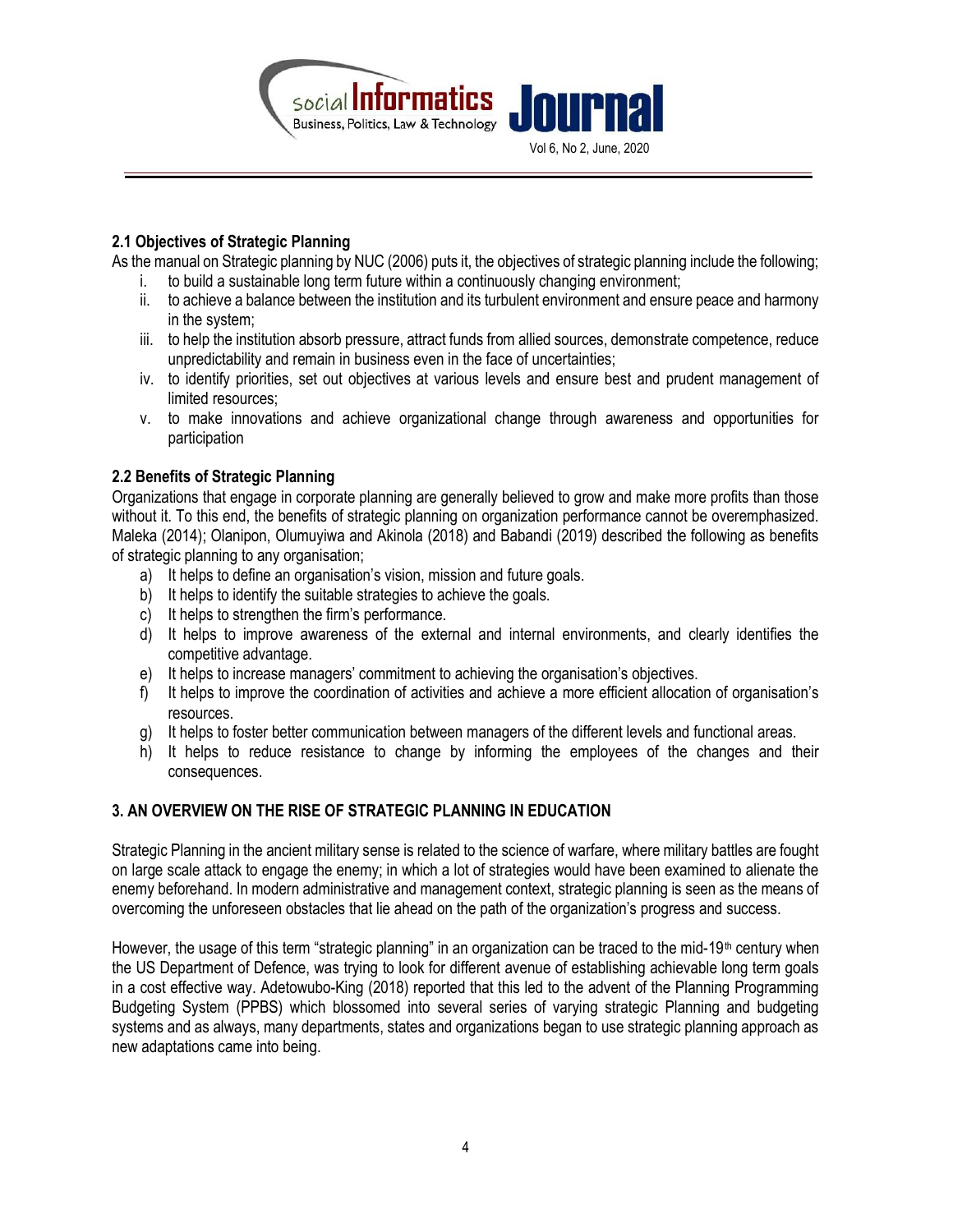

Hinton (2012) explained the emergence of strategic planning in American higher education which coincided with the difficulties experienced in all of education in the 1970s and 1980s. As enrolments began to fluctuate, student demographics started to change, and funding became inconsistent. At this point, researches and the rise of technology-enabled data collection and analysis pointed the way to strategic planning as one solution for developing a proactive stance in the environment of changing demands and declining resources. At its beginning, the strategic plan in post-secondary education was viewed as a tool to articulate institutional mission and vision help prioritize resources, and promote organizational focus. As a result, many of the early strategic planning efforts produced documents that described the institution, but did little to motivate a process.

During this period, strategic planning was beginning to gain some acceptance in higher education, federal and state governments, and the major accrediting commissions began to respond to external demands for accountability through the development of standards for assessment and learning outcomes measures. To tighten the standards, the accreditation commissions began to insist that institutions have a strategic plan and an assessment plan in order to meet accrediting requirements Hinton (2012). Sofoluwe (2002) in Abdulkareem, Akinnubi & Oyeniran (2008) also points out that the progress witnessed by American higher institutions warrant the Association of African Universities (AAU) to commission a study in 1990 and 1991 on the cost effectiveness and cost efficiency in African Universities.

The National Universities Commission (NUC) adopted the findings of the AAU and directed all universities in Nigeria to embark on strategic planning. As a result of the directive, the concept of strategic planning received wide attention in organizational behaviour literature on education in the country. Thus, this led to the full introduction and use of Strategic Planning in the educational setting that involves imaging a preferred future, as well as developing and directing its resources to achieve it.

#### 3.1 A Brief History of the Nigerian University System

Apart from the Yaba Higher College that was set up in 1934 by the British Colonial government of Nigeria, the University of Ibadan remains the first Nigerian university college, which was founded with the name "University College, Ibadan in 1948, as an affiliate of the University of London. In 1959, the Ashby Commission made recommendations on the criteria for student enrolment and admission, flexibility of university courses and the proposed establishment of four universities to count but a few, and these influenced the establishment of the following universities in different regional parts of the nation; the University of Lagos in 1962, the University of Nigeria, Nsukka (1960), the then University of Ife (now Obafemi Awolowo University, Ile-Ife) and Ahmadu Bello University Zaria (ABU) both in 1962. That year 1962, the University of Ibadan was disassociated from the University of London and became a self-governing university that could award certificates to its students. The University of Benin was also created in 1970 after the creation of the mid-western state.

Onwudinjo (2010) presented in his speech that the six universities established during this period 1960-1970 are still referred to as "first generation universities" and from 1975 to 1980, when there was a significant rise in the income generated from oil and a high demand for higher education', Government established seven universities and took over the four regional universities. These were Universities of Calabar, Ilorin, Jos, Sokoto, Maiduguri, Port Harcourt and Bayero University, Kano all known as "second generation universities". The quest of the Federal Government to advance technological development in Nigeria, led to the establishment of seven Universities of Technology at Akure, Bauchi, Owerri, Minna, Yola, Makurdi and Abeokuta.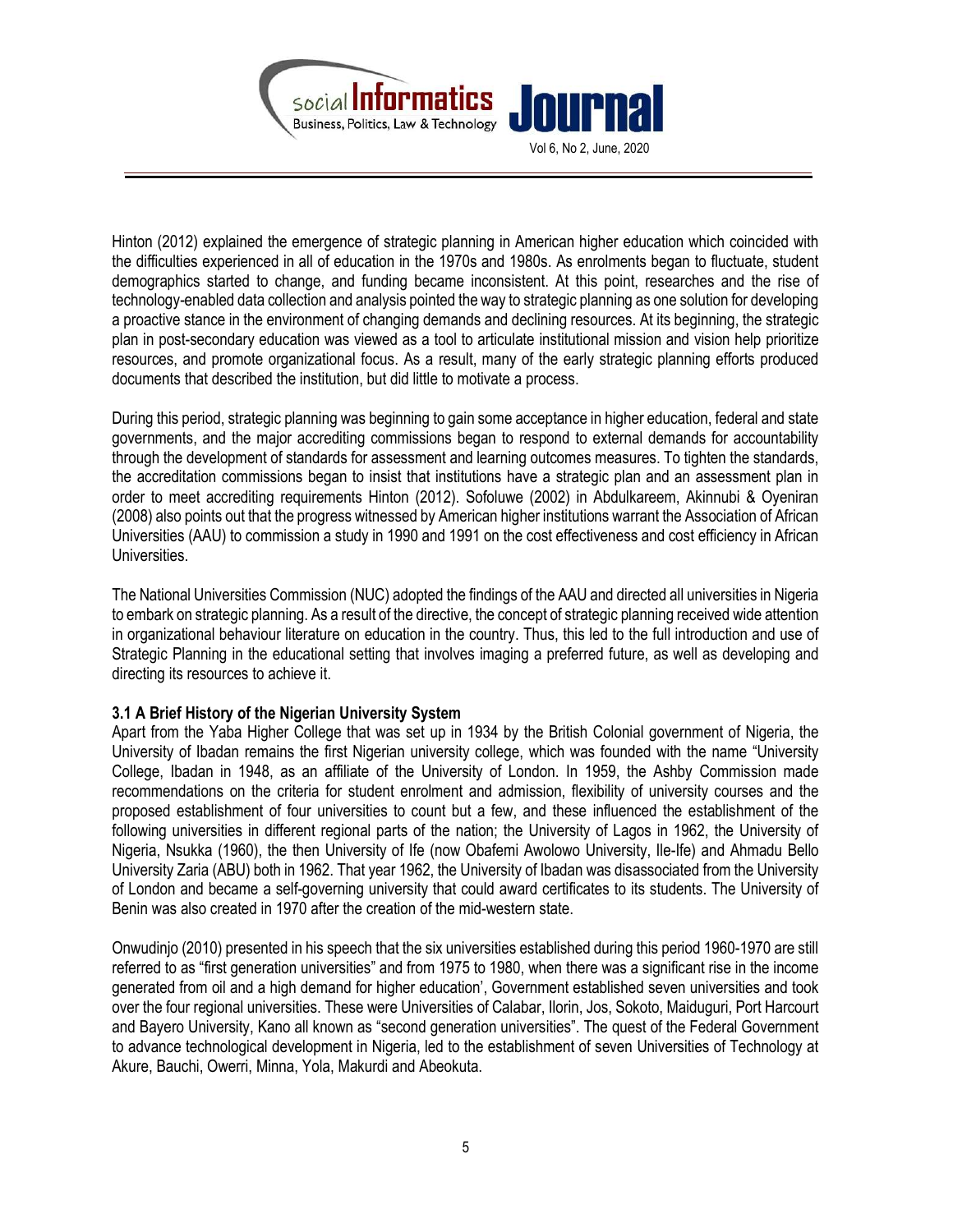

These institutions were later merged with some conventional Universities in 1984. Subsequently in 1988, they were de-merged with two converted to Universities of Agriculture, Makurdi and Abeokuta, in the early 1980's. A third University of Agriculture was established at Umudike in1993. Taking advantage of the 1979 constitution which placed education on the concurrent list, some states established universities. Fourteen state universities were established between 1980 and 1992 bringing the number of universities to a total of forty in the Country at the time.

After the return of the Nigerian government to civilian rule by General Abdulsalam Abubakar in 1999, there has been quite a significant degree of development in university education in Nigeria. These started with the establishment of more state universities as well as the introduction of the private sector into education which gave room to the establishment of private universities, which are mostly owned by Nigerian churches. In 2010, the Federal Government of Nigeria approved the bill that initiated the establishment of federal universities in all the states that had no federal university presence, thereby summing it up to 117, consisting of 36 federal universities, 36 state universities and 45 private universities in Nigeria today.

#### 3.2 Concept of Quality in Education

The quality of anything is gotten from its nature which means; naturally it has to be part of the thing. The concept of quality concerns all the sectors of an organization which is designed to help increase the whole system's efficiency in delivering its set out goals. The quality of education has generally been a major concern of many academic institutions; be it locally in Nigeria or any other nation of the world. In most developed countries of the world today, the significant economic development and growth, they are witnessing today has been made possible through the help and support that has been provided by their higher institution's efficiency, effectiveness and productivity.

Quality in education has no one definition, as there have been many diverse definitions by different authors or researchers. Some have defined or explained it to mean "fitness for purpose, value for money, exceptional or outstanding, excellence or maintaining the highest standards"; they are all still referring to the nature of the education on offer. From the phrases earlier mentioned, we can deduce that quality in education refers to an educational process, whereby educational administrators and facilitators try to create quality product through predefined minimal standards. With respect to how the quality of education is defined, it is generally assumed that its place is in the result and not a form of action that has to be performed; but it must strongly be noted that quality of education is an unending process.

As higher education institutions have a prominent obligation to help produce the best manpower for its nation's work force through its education, research and diverse services. It is essential then that their performance should be at their utmost as this has a return on the individual and the society. Not forgetting that, tertiary institutions always benefit from a large proportion of the educational budgets more than the other levels of the Nigerian educational system. Therefore, assuring their performance quality is an undeniable requirement to prevent the human and material resources from being wasted and also to foster competitiveness for the future world, which is the most important factor for the survival of any organization (be it business organization or an educational institution). In promoting the quality of education in any educational institution, the end users must first be identified as they are the ones who are on the receiving end of any high or low quality service. Verma and Prasad (2012) rightly agreed with this by suggesting that "one of the best sources of evidence for assessment and evaluation of the quality of educational services is the views of the students who are at the receiving end of these services".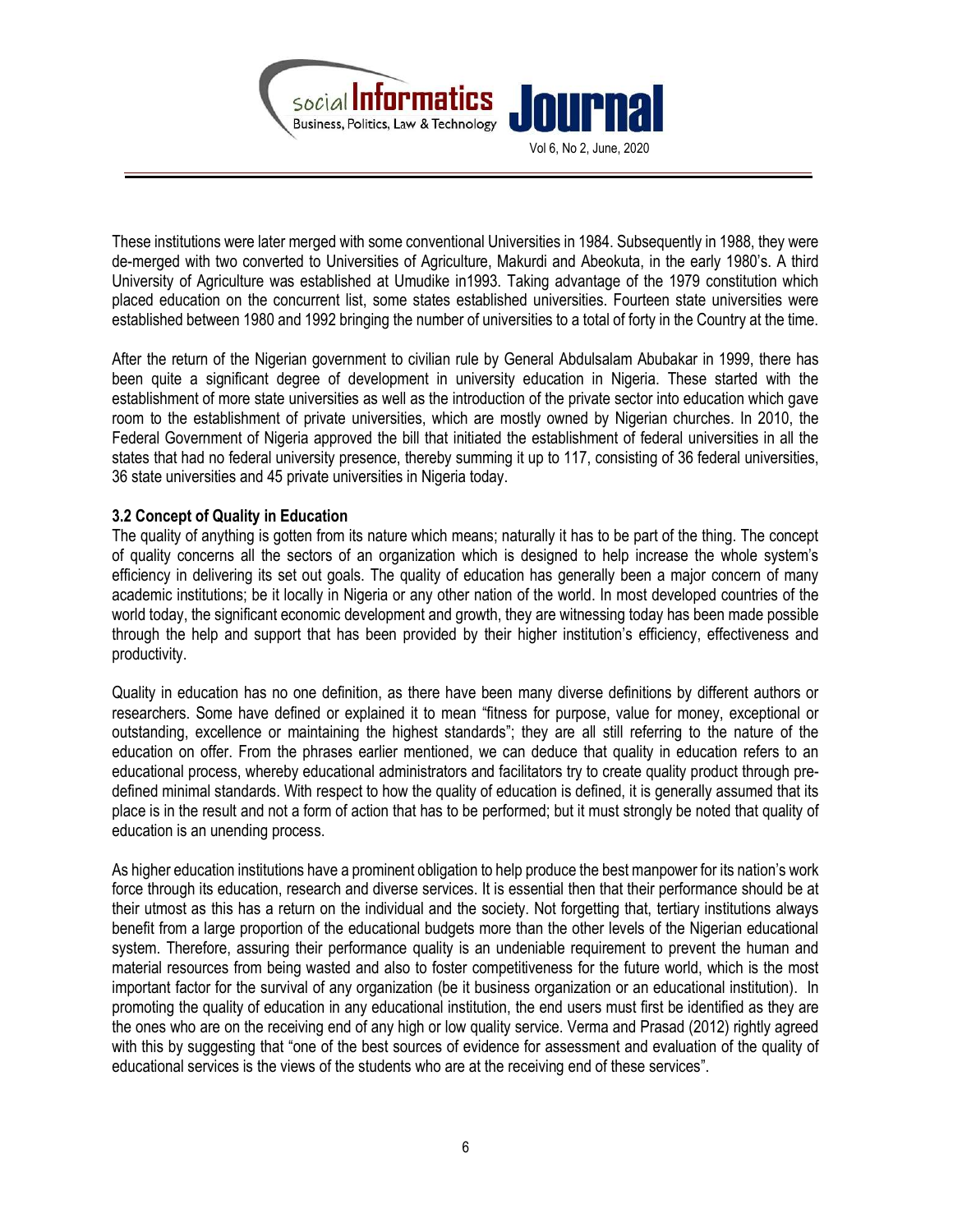

So, before taking steps to improve or develop quality improvement programs in an educational institution, the expectations and perceptions of the kind of quality desired by the customers (i.e. the students and the society) must first be known.

## 3.3 Reasons why Universities need Strategic Planning

Any university with a mission to succeed in the best educational interests of their students must have a plan to get there. A strategic plan helps a university define what it intends to achieve when it comes to their student success objectives and organizational goals (Ong, 2016). A combination of good planning and communication will ensure that all stakeholders including lecturers, administrators, senate members, the governing council and community are all striving for the same goals. Successful strategic plan implementation requires proper management of budgetary and time resources (Adetowubo-King, 2018).

Ong (2016) stated the following as reasons why strategic planning for schools is so critical:

- 1. A strategic plan articulates a shared vision, mission and values: This enables all stakeholders to work towards a common vision. A leading cause of employee discontent (for businesses, non-profits, and even universities) is that employees don't understand how the work they're doing helps their organization. With a well communicated and executed strategic plan, everyone is informed of their university's goals and how their actions are contributing to the achievement of these goals.
- 2. A strategic plan effectively organizes universities and their staff: The plan encourages commitment by showing staff members that their work is an essential part of a larger strategy to help their university succeed.
- 3. A strategic plan defines how success is measured: In order to achieve success, it's important to know what success means. A university with a strategy can monitor its progress toward key outcomes and evaluate where and how it may have gotten off track. Using strategy implementation software like Envisio can help (Ong, 2016).
- 4. A strategic plan aids a university's board with governance decisions and provides direction for the future: With a plan in place, the board has a roadmap which it can track, evaluate and modify to facilitate better governance decisions and provide direction for the future of the university.
- 5. A strategic plan increases communication and engagement: In the university system, communication is critical so that everyone understands his or her responsibilities and departments are effective in coordinating their efforts. As an additional benefit, the plan helps with fundraising, as well. Donors such as TET Fund and other non-governmental organisations are more likely to support a university that has a clear vision and a strategy to make it happen.
- 6. A well implemented and communicated plan holds all staff accountable for their actions and encourages collaboration.
- 7. Best of all, strategic planning provides a framework so that the most important priority of the university students' educational achievement is taken care of.

## 3.4 How Nigerian Universities can use Strategic Planning to enhance their Quality

Before any step is taken, the management of the university must first be convinced that there is need for strategic planning before venturing into any process. This is because the strategic planning process involves a lot of activities that are geared towards achieving a successfully planned target by any organization or educational institution. The development of a strategic plan facilitates strategic thinking which gives a platform developing a meaningful strategic plan (Babandi, 2019).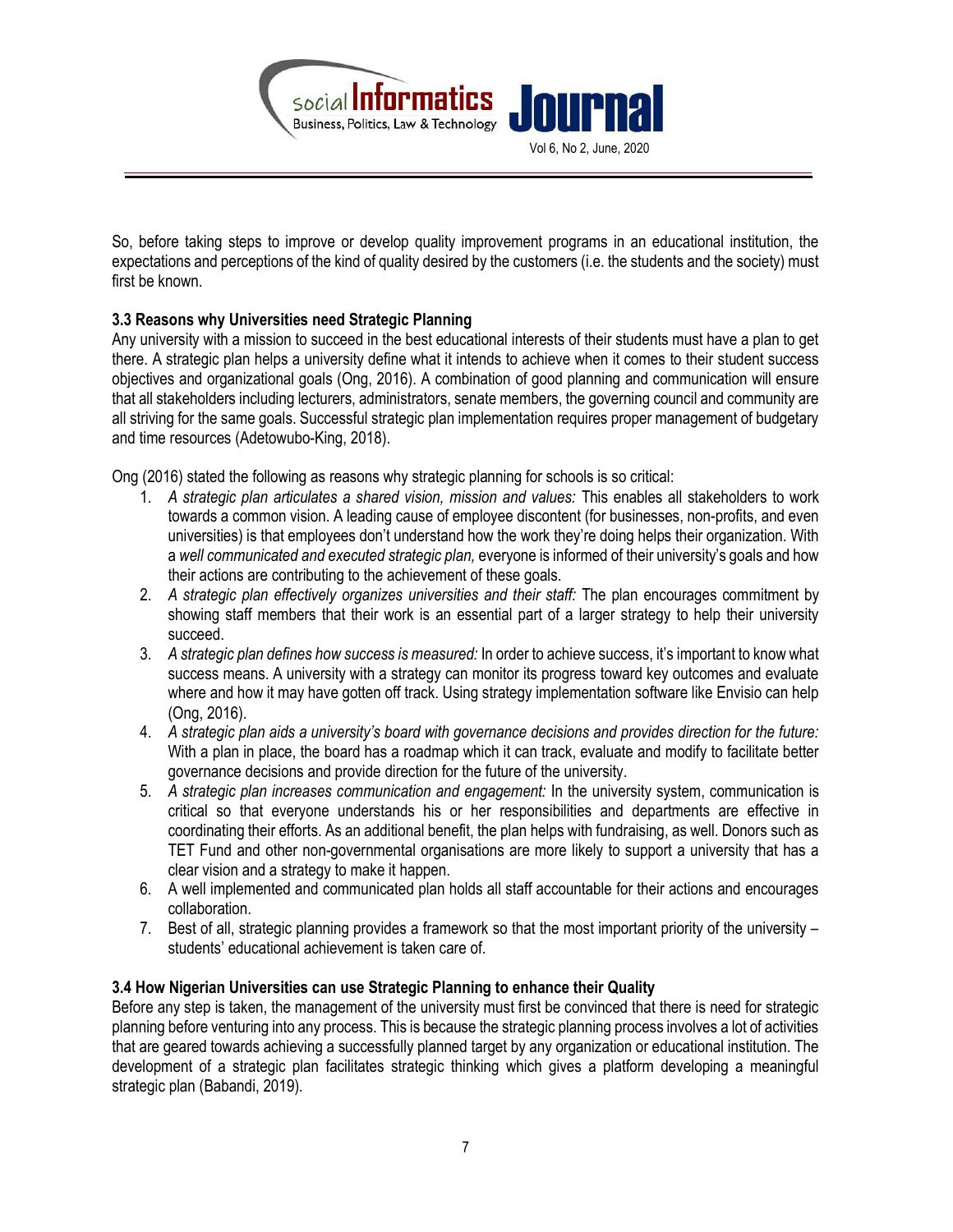

The National Universities Commission in its manual for Strategic Planning, drafted out three major phases of implementation, monitoring and evaluation phases before a strategic plan can be formulated. These three major phases could be summarized into ten steps as Bryson (2004) provides a simple structure for the strategic planning process by tagging them the ABC's of strategic planning. According to Bryson, A is where you are, B is where you want to be and C is how you get there. The vision, mission, and goals of the organization help it move from point A to B. Strategy formulation connects A to C and strategy implementation connects B to C. Bryson's more complex planning process is a 10 steps "strategy change cycle".

These 10 steps include:

- i. Initiate and agree on a strategic planning process.
- ii. Identify organizational mandates.
- iii. Clarify organizational mission and values.
- iv. Assess the external and internal environments to identify strengths, weaknesses, opportunities, and threats.
- v. Identify the strategic issues facing the organization.
- vi. Formulate strategies to manage issues.
- vii. Review and adopt the strategies or strategic plan.
- viii. Establish an effective organizational vision.
- ix. Develop an effective implementation process.
- x. Reassess the strategies and the strategic planning process.

The manual also suggested that once the school administrators that is the top management are convinced that there is need to set up a strategic planning process, a committee could be set up to help sensitize the community and the stakeholders. These committees could have sub-committees who are in work groups to plan a schedule of meetings, organize seminars and workshops for the sensitization and help map out policy issues that would be developed into guidelines for the departments and the units as they participate in drafting the plans. The strength, weakness, opportunities and threats (SWOT) analysis of the institution must be inclusive. After this, a compilation should be done, where similarities can be collated into a broad category. This would help ease the bulk of the work and what would be left are five key questions that would help the higher institution define its strategic plan.

## 3.5 Environmental Scanning in Strategic Planning

Environmental scanning is a phrase that has been coined into strategic planning and it cannot do without it because it helps the institution or organization to relate its proposed or target achievement to the influences that could occur as a result of changes that emanate from its surroundings. Environmental scanning according to the National Universities commission (NUC)'s (2006) Manual on Strategic Planning requires the University to scrutinize its external context, where it operates to identify and understand what opportunities and threats exist and to which it must respond, as well as internal self-analysis to determine the institution's strengths and weaknesses. With regard to this, the manual illustrated further that at the stage of environmental scanning, activities must be aimed at identifying the strengths, weaknesses, opportunities and threats (SWOT) related to the subject institution.

The SWOT analysis enables the institution to:

a. Highlight its areas of strength and weaknesses in terms of academic programmes, physical facilities, library space and holdings, teacher/student ratio for each programme and the quality (that is, qualification, experience and competence) of academic and technical staff.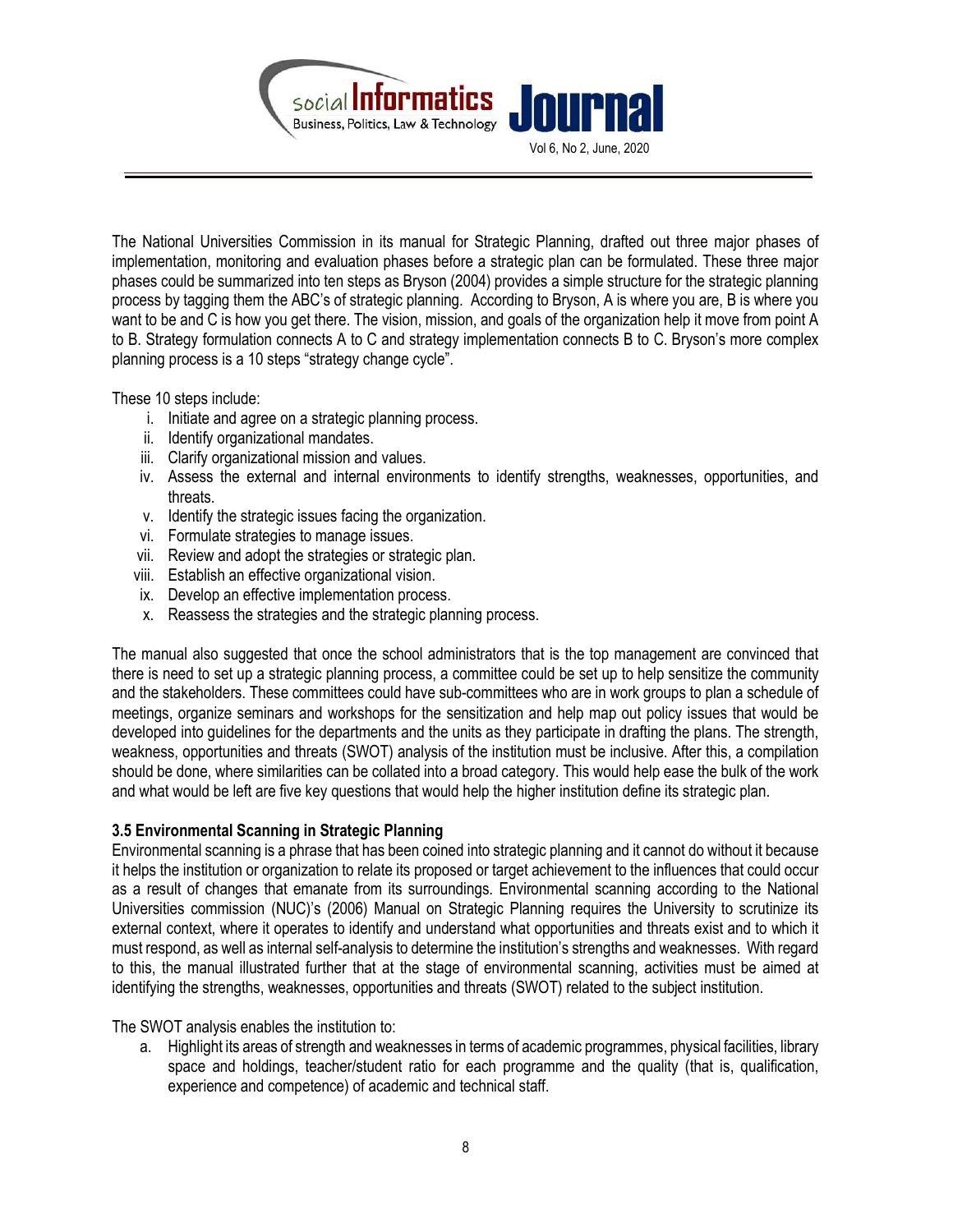

- b. Indicate the prevailing opportunities and threats (constraints) such as alternative sources of revenue, linkages and collaborative research, operational constraints etc.
- c. Identify the amendments to its vision and mission statement in the light of the outcome of the SWOT analysis.

In the course of the SWOT analysis, the manual further suggested that planners must document details on the following as they affect the institution;

- a. Identify Strengths
	- i. Indicate the main strength
	- ii. Identify
		- $\triangleright$  How to enhance it
		- $\triangleright$  How to protect it
			- $\triangleright$  How to use it advantageously
- b. Identify Weaknesses
	- i. Indicate the particular weakness
	- ii. Identify:
		- $\triangleright$  How to eliminate it
		- $\triangleright$  How to disquise it
		- $\triangleright$  What keeps the institution from achieving it
- c. Identify Opportunities
	- i. Indicate the particular opportunity
	- ii. State the problems associated with each identified opportunity
	- iii. Identify strategies required and
	- iv. Indicate probable duration of the chosen strategy
- d. Identify Threats
	- i. Indicate the particular threat
	- ii. State problems associated with the threat
	- iii. Identify strategies for eliminating or minimizing the threats
	- iv. Indicate probable duration of the chosen strategy

In recognition of the above, it will be difficult to have a strategic plan without conducting a proper environmental scanning because the information above has shown that environmental scanning shouldn't be referred to as a process of strategic planning. Rather it should be seen as the building block upon which the successful strategic planning of any organization must be built. This helps the university to be fully prepared for any eventuality.

## 3.6 PESTEL Analysis in Strategic Planning

The term 'PESTEL' refers to these domains: Political, Economic, Socio-cultural, Technological, Environmental and Legal; and often serves as a complementary tool to SWOT, expands on the analysis of external context by looking in detail at specific types of issues that frequently have an impact on implementation of project/ initiatives. (Mullerbeck, 2015). Morrison (2016) also stated that the PESTEL analysis is a tool that can provide prompt to management and staff involved in the analysis of the changes in the school environment that could impact future finance, planning and management decisions. Although, PESTEL analysis is more common among commercial organisations; it can also be used by educational institutions especially environment scanning.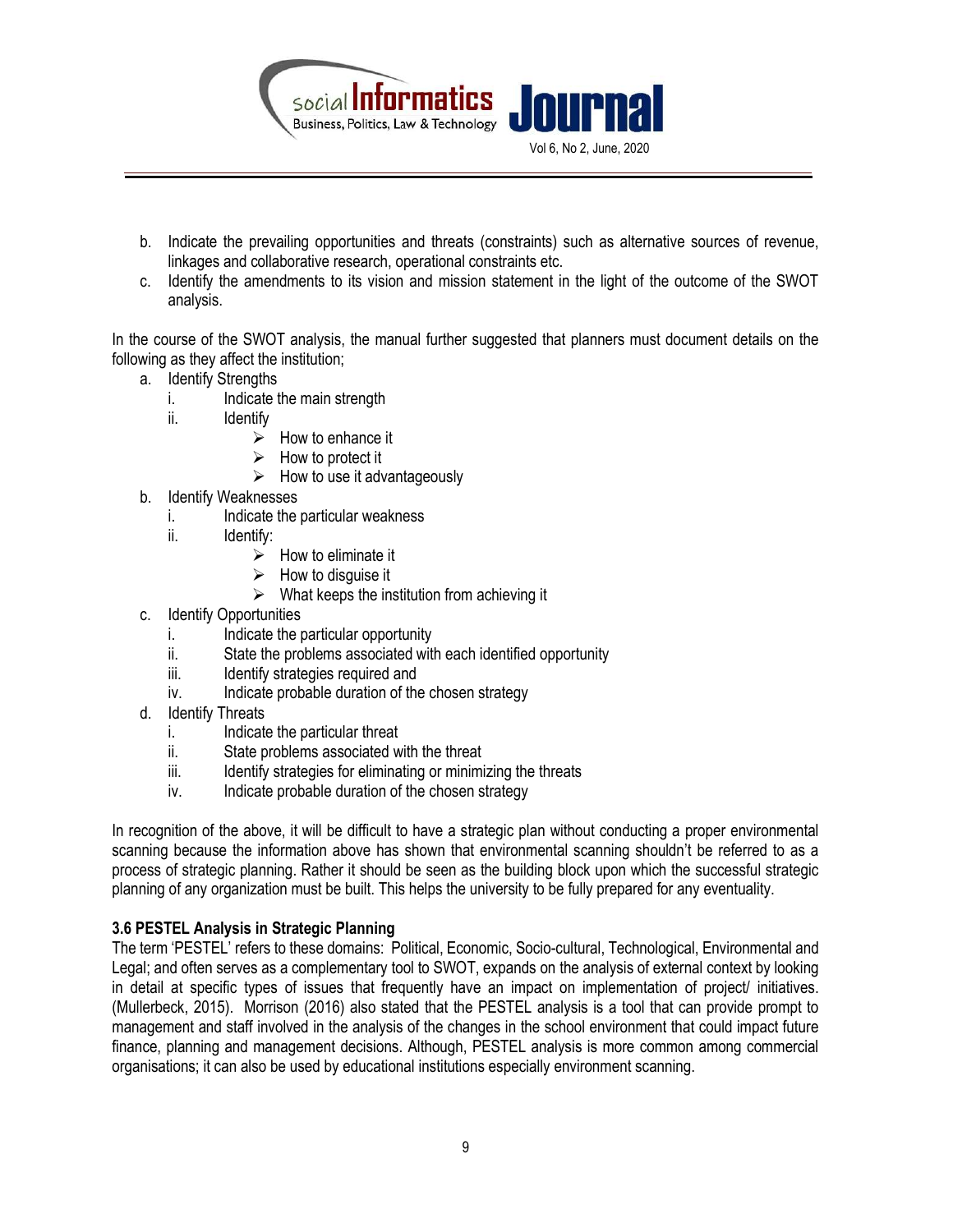

Mullerbeck (2015) further stated that PESTEL analysis helps to complement SWOT by identifying specific relevant factors (such as economic trends, social attitudes, technological developments, etc.) that are significant for the project being considered and SWOT then classifies them as either Opportunities or Threats. The more complex a university's context or operating environment is, the more value PESTEL can offer, by identifying factors that would be missed by SWOT alone. These could be:

- P Political factors such as stability of the government, privatization plans, government regulations, stakeholder needs or demands, lobbying/campaigning by interest groups, or even health and environmental issues
- E Economic factors such as phases of school business cycle, financial situation of key partners or other relevant entities, economic growth, inflation, labour costs and unemployment rates
- S Socio-cultural factors such as population, access to essential services, management style, staff attitudes, organizational culture, lifestyles & changes in consumer (i.e. students and parents) tastes & values
- T Technological factors like new discoveries, better production methods & communications, technology transfer, access, licensing issues, other issues related to intellectual property rights
- E Environmental factors include climatic change, geographical location, shortage of water & discovery of new supplies of energy or raw materials
- L Legal factors include changes in law that concerns employment, companies or businesses, human rights (including but not limited to child rights and gender rights), ethical issues.

The PESTEL tool is a powerful technique for analyzing a university's environment but it should represent just one component of a comprehensive strategic planning process. The SWOT analysis preferably does better, since it determines both the major internal and external features of the organisation

# 4. DRAWBACK IN STRATEGIC PLANNING

As strategic planning begins to grow and become a regular part of an organization's activity, there are bound to be criticisms and opposing views that may bring about some drawbacks for such an organization. Educational institutions must remember that a strategic plan is just a procedure or a set of concepts and tools that require administrators, managers and educational planners to carefully tailor the process to the desired state of their institution or organization. Williams (1994) stated seven signs of trouble in the strategic planning process that could also bring about conflicts within an organization:

- 1. The organization waits to implement anything until the full plan is completed.
- 2. A consultant is hired to write the plan.
- 3. The plan is developed piecemeal by separate groups.
- 4. Planners and leaders are far more enthusiastic about the plan than others.
- 5. Most people in the organization can't think of anything to do differently as a result of the plan.
- 6. New resources or structural changes are required to carry out key elements of the plan.
- 7. The plan is developed separately by different groups.

Maleka (2014) also stated that if a strategic plan is completed in individual functional areas, the plan may work for individual departments, but is likely to sub-optimize the whole organisation. If assigned to a planning group, the result is often not truly embraced and endorsed by senior leadership, thus facing the following challenges: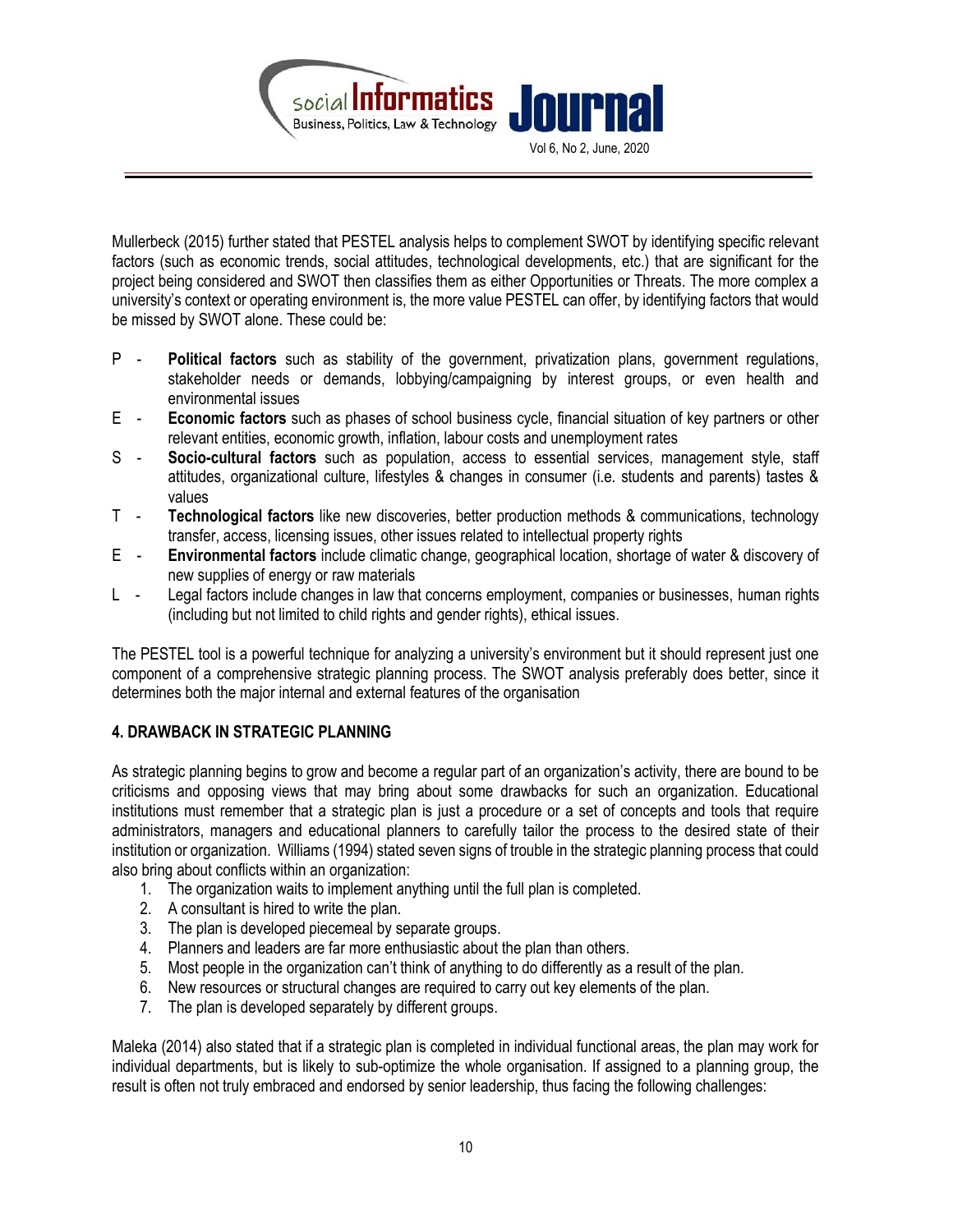

- a. Senior management does not set aside the time to develop the strategic plan as a collective team work product.
- b. The organisation does not understand what a strategic plan is actually designed to provide. Therefore, the strategic plan is a tactical business plan with multiple year extrapolations. There is very little about it that addresses actual strategic direction.
- c. Senior management does not follow a defined process or methodology that will result in a strategic plan.
- d. The plan is developed but there is no process by which to communicate it throughout the organisation and build an organisation-wide alignment for its implementation.
- e. The plan is developed with no implementation guidelines at all. At best, it is implemented in pieces. At worst, it is unfunded and ignored.
- f. This does not have to become the reality. Strategic plans can be developed in an efficient and timely manner as long as the senior management team of an organisation is committed to meeting and working together over a period of several months to develop it.

## 5. CONCLUSION AND RECOMMENDATIONS

Due to the numerous issues that have been bewitching the Nigerian University system over the years, it is essential that the management of Nigerian universities begin to draw up ways of aligning their set missions and goals. This could best be done through the process of establishing a strategic plan that could help the school system eliminate all the various weaknesses and threats that surround its progress and at the same time, capitalize on its strengths and build on the opportunities around them. Strategic Planning is not just a plan but a guide to action that could result in the fast development of any educational institution.

Considering the role that strategic planning can play in enhancing the quality of services rendered in any Nigerian University and the success therein, the following are thus recommended:

- 1. The university management must first be willing to set up a strategic plan for their university; and as such set up a committee with the responsibility of formulating the plan, which must comprise all stakeholders in the institution.
- 2. The service of a well experienced and qualified educational planner should be contracted to help develop the university's strategic plan along with the key personnel in the different faculties of the school
- 3. All staff, both academic or non-academic personnel and other members of the university community must be carried along in the planning process.
- 4. The strategic goals must be derived from the university's vision and mission in order to be in alignment with the objectives of the university.
- 5. The planning process must be drawn towards a specific motivation, which could be internal or external. Internal motivation may involve the institutional values so that it could run efficiently and effectively while external motivation may result from competitors.
- 6. Environmental scanning must be done with all carefulness with focus placed on the strategic plan's broad goals.
- 7. The university resources must be aligned with the strategic plan,
- 8. According to the NUC's manual, the three stages which include the identification, implementation and evaluation must strictly be followed.
- 9. The strategic planning unit must be fully involved in the monitoring and evaluation of the strategic plan that will be regularly evaluating the process, which will help to sustain the university strategic plan